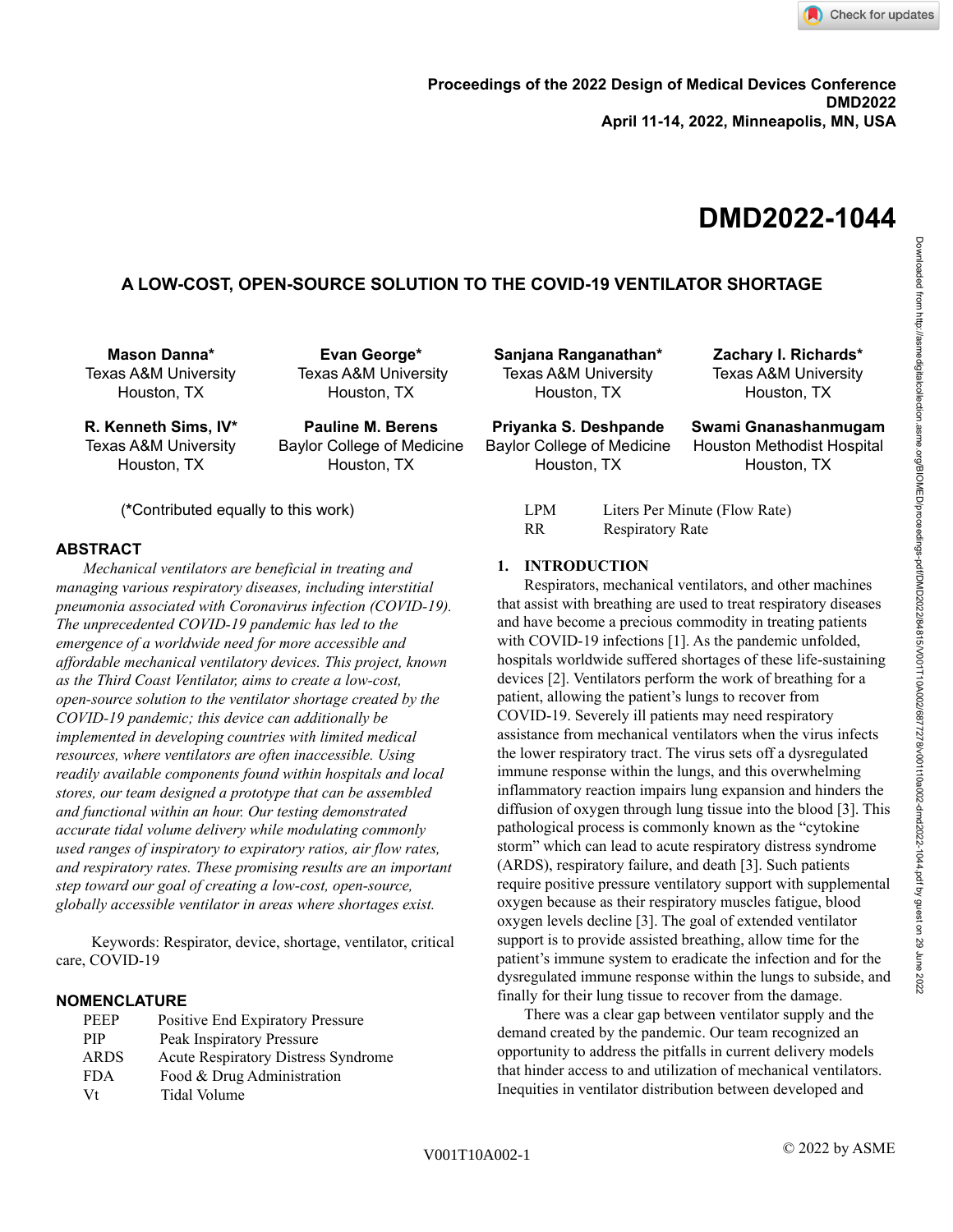developing countries are largely driven by ventilator cost, and these disparities worsened during the COVID-19 pandemic [4].

The ventilator shortage following the initial spread of COVID-19 spurred several ventilator prototypes [5-7]. These efforts aimed to develop an affordable device that could rapidly augment hospitals' ventilation capacity; however, essential considerations such as availability of parts, ease of use, assembly, and affordability were only partially realized. We address these challenges with a ventilator design that accounts for variation in technological literacy and access to medical supplies.

Standard mechanical ventilation systems allow for accurate delivery of variable tidal volumes, manipulation of ventilation parameters such as peak pressures, and real-time monitoring. Traditional ventilators are effective but costly, with most costing over \$20,000 per machine [8]. Furthermore, these machines are complex to manufacture, resulting in supply shortages when demand shocks such as COVID-19 disrupt the supply chain.

This paper describes the design of a pneumatic apparatus that can support the tidal volumes, respiratory rates, positive end-expiratory pressure (PEEP), peak inspiratory pressures (PIP), and inspiratory/expiratory ratios necessary to help patients requiring mechanical ventilation. Our device design is accessible and available via an open-source repository [9]. In addition, the total cost of components for our method is under \$1,500, which is significantly less than standard ventilators currently on the market.

# **2. MATERIALS AND METHODS**

The current iteration of this device consists of a modified off-the-shelf electrical microcontroller (Arduino) and 17 patient-interfacing parts, 15 of which are FDA-approved and readily available at most hospitals (Image 1).

Some electromechanical components, such as buttons, display screens, and solenoid valves, are common, but must be acquired from outside the hospital setting. After acquiring all necessary components, users can assemble a ventilator using instructions provided online from our website [10]. The Arduino code is also available on our website and must be loaded into the microcontroller in order for the ventilator to function.

Non-corrugated air tubing is connected to valves with hose clamps. Corrugated ventilator tubing slips on fittings without external hardware, consistent with existing ventilator designs. Jumper cables and a breadboard are needed to connect the solenoid valves and control switches to the Arduino..

After assembly, the device must be connected to power and a pressure source (compressed air, oxygen, or a mixture of the two). Once connected to power, the device turns on and displays a menu to control respiratory rate and relative time spent in inspiration for a given breath cycle (I:E ratio).



**IMAGE 1**: OVERVIEW OF VENTILATOR APPARATUS WITH ARROWS SHOWING THE FLOW OF AIR (A-INPUT TUBING, B-OPTIONAL GAS MIXER, C-PRESSURE REGULATOR, D-ROTAMETER, E-OPTIONAL 3D PRINTED COMPONENT HOUSING, F-PLASTIC FEMALE-FEMALE CONNECTOR, G-PLASTIC T SHAPED MALE END CONNECTOR, H-PLASTIC TUBING TO PIP CANISTER, I-PLASTIC INHALATION TUBING, J-WATER BUCKET (PIP CANISTER), K-PLASTIC EXHALATION TUBING, L-PEEP VALVE, M/N-POWER SOURCE WIRING)

The inspiratory limb of the flow circuit consists of all components in Image 1 from Component A through Component I, extending from the pressure source to the patient. During the inspiratory phase, a solenoid valve along this limb opens to allow air flow towards the patient. The peak inspiratory pressure (PIP) is regulated by a column of water placed parallel to the inspiratory limb that vents excessive pressure, protecting the lungs. The expiratory limb consists of Components K and L in Image 1, extending from the patient to the ambient air. The inspiratory solenoid closes during the expiratory phase and the expiratory solenoid opens, allowing the patient to expire through the expiratory limb. At the end of the expiratory limb, a positive end-expiratory pressure (PEEP) valve is present to allow expiration of air exceeding a set pressure. PEEP valves ensure that the lungs remain partially inflated after expiration, and are important in the treatment of **ARDS** 

Respiratory therapists and ICU physicians were consulted to ensure that this device could meet the needs of most COVID-19 patients. Critical technical considerations included supporting a range of tidal volumes, respiratory rates, I:E ratios, PEEP, and PIP to treat patients with varying respiratory needs.

#### **3. RESULTS AND DISCUSSION**

The device has been tested and validated using a calibrated ventilator analyzer, which measures various parameters such as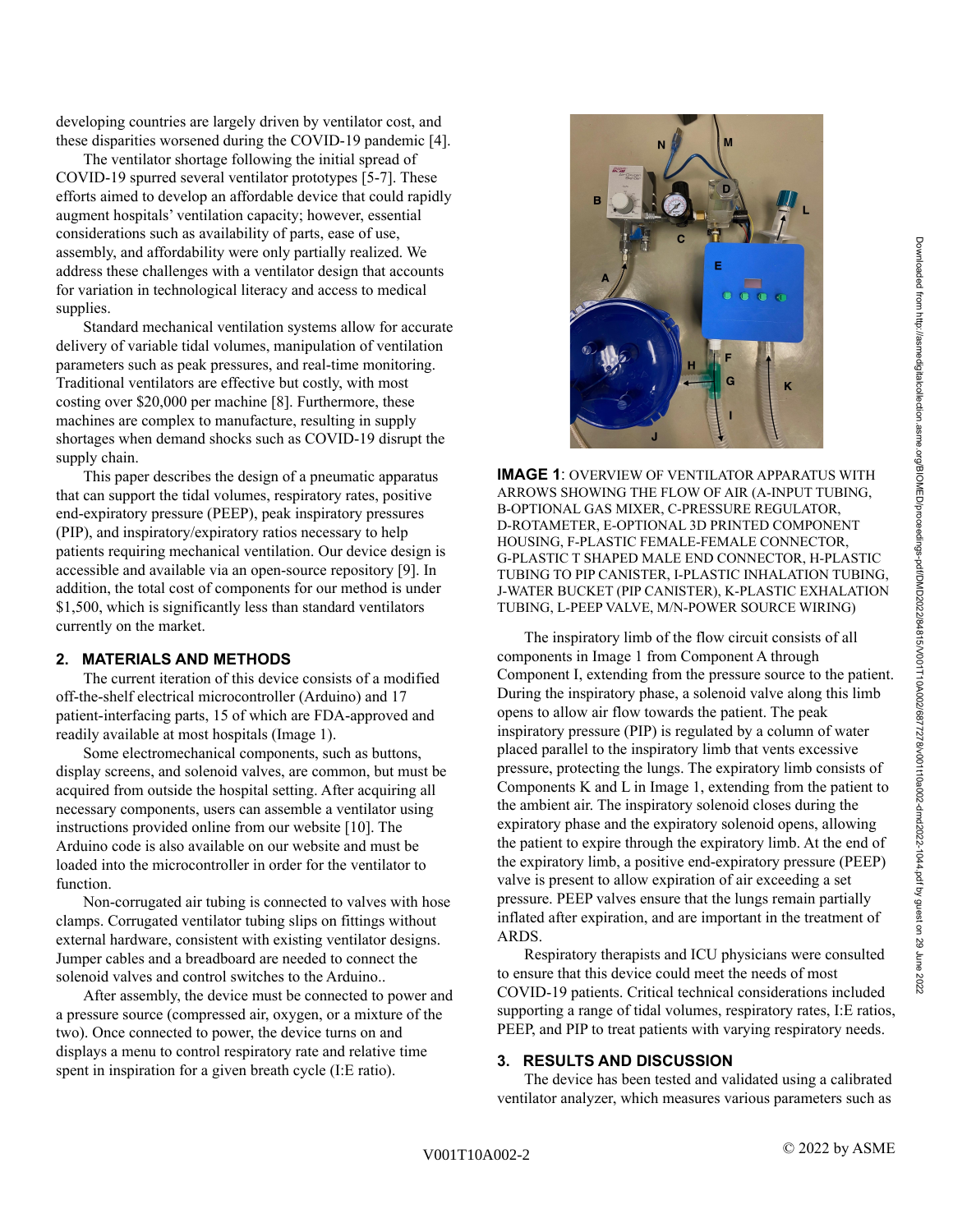Ť  $06$ I/E Rati **FIGURE 2**: ACTUAL (MEASURED) TIDAL VOLUMES WITH

1800

1600 1400

120

1000

 $0.2$ 

 $0.4$ 

idal Ve 800

ctual<sup>-</sup> 600 400

RESPECT TO CHANGES IN I/E RATIO USING *HIGH FLOW* ROTAMETER. RESPIRATORY RATE = 20 BREATHS/MIN. STAR MARKERS (BLUE) = 25 LPM; TRIANGLE MARKERS (ORANGE) = 30 LPM; SQUARE MARKERS (GREEN) = 40 LPM; CIRCLE MARKERS (YELLOW) = 50 LPM. ERROR BARS REPRESENT THE ABSOLUTE ERROR (IN ML) BETWEEN ACTUAL AND CALCULATED TIDAL VOLUMES FOR EACH FLOW RATE: 25, 30, 40, 50 LPM.



**FIGURE 3**: ACTUAL (MEASURED) TIDAL VOLUMES WITH RESPECT TO CHANGES IN I/E RATIO USING *HIGH FLOW* ROTAMETER. RESPIRATORY RATE = 12 BREATHS/MIN. STAR MARKERS (BLUE) = 5 LPM; TRIANGLE MARKERS (ORANGE) = 10 LPM; SQUARE MARKERS (GREEN) = 15 LPM; CIRCLE MARKERS (YELLOW) = 20 LPM; DASH MARKERS (RED) = 25 LPM. ERROR BARS REPRESENT THE ABSOLUTE ERROR (IN ML) BETWEEN ACTUAL AND CALCULATED TIDAL VOLUMES FOR EACH FLOW RATE: 5, 10, 15, 20, 25 LPM.

flow rate, volume, pressure, and oxygen concentration. This testing has shown that the device can perform under the wide range of conditions required of an ICU ventilator for COVID-19 patients, with only minor error between calculated and administered tidal volumes.

The tidal volume (mL) delivered by the ventilator can be accurately predicted within 10% error for an input of desired flow rate (liters/min), respiratory rate (breaths/min), and I/E ratio (Figures 1, 2, 3, 4). The ventilator is capable of delivering tidal volumes of clinical relevance. Tidal volumes were calculated as a function of flow rate, respiratory rate, and I/E ratio as shown in Equation 1 below:

$$
V_t = \frac{(1000)(LPM)}{RR} \times \frac{I}{I+E}
$$
 (1)

where  $Vt$  = Tidal Volume,  $LPM$  = Flow Rate;  $RR$  = Respiratory Rate;  $I =$  Inspiratory Time, and  $E =$  Expiratory Time.



**FIGURE 1**: ACTUAL (MEASURED) TIDAL VOLUMES WITH RESPECT TO CHANGES IN I/E RATIO. RESPIRATORY RATE = 20 BREATHS/MIN. STAR MARKERS (BLUE) = 5 LPM; TRIANGLE MARKERS (ORANGE) = 10 LPM; SQUARE MARKERS (GREEN) = 15 LPM; CIRCLE MARKERS (YELLOW) = 20 LPM. ERROR BARS REPRESENT THE ABSOLUTE ERROR (IN ML) BETWEEN ACTUAL AND CALCULATED TIDAL VOLUMES FOR EACH FLOW RATE: 5, 10, 15, 20 LPM.

The device has also been tested using a mechanical lung at various levels of resistance and compliance to simulate a wide range of clinical lung states, from healthy lungs to the acute respiratory distress syndrome (ARDS) lungs that might be seen in a COVID-19 patient. The ventilator has been subjected to a 24-hour continuous use test with consistent performance.

Tidal volumes have been calculated at flow rates from 5 liters per minute to 50 liters per minute, at respiratory rates from 10 breaths per minute to 30 breaths per minute, and at positive end-expiratory pressures (PEEP) of 1.5 to 20 cm H2O. In addition, I:E ratios ranging from 1:4 to 2:1 have been tested and produced values that have been replicated in multiple tests. 50 LPM

40 LPM

30 LPM

25 LPM

 $2.2$ 

 $\ddot{\tau}$ 

 $\overline{1}$ 

 $16$ 

 $1.8$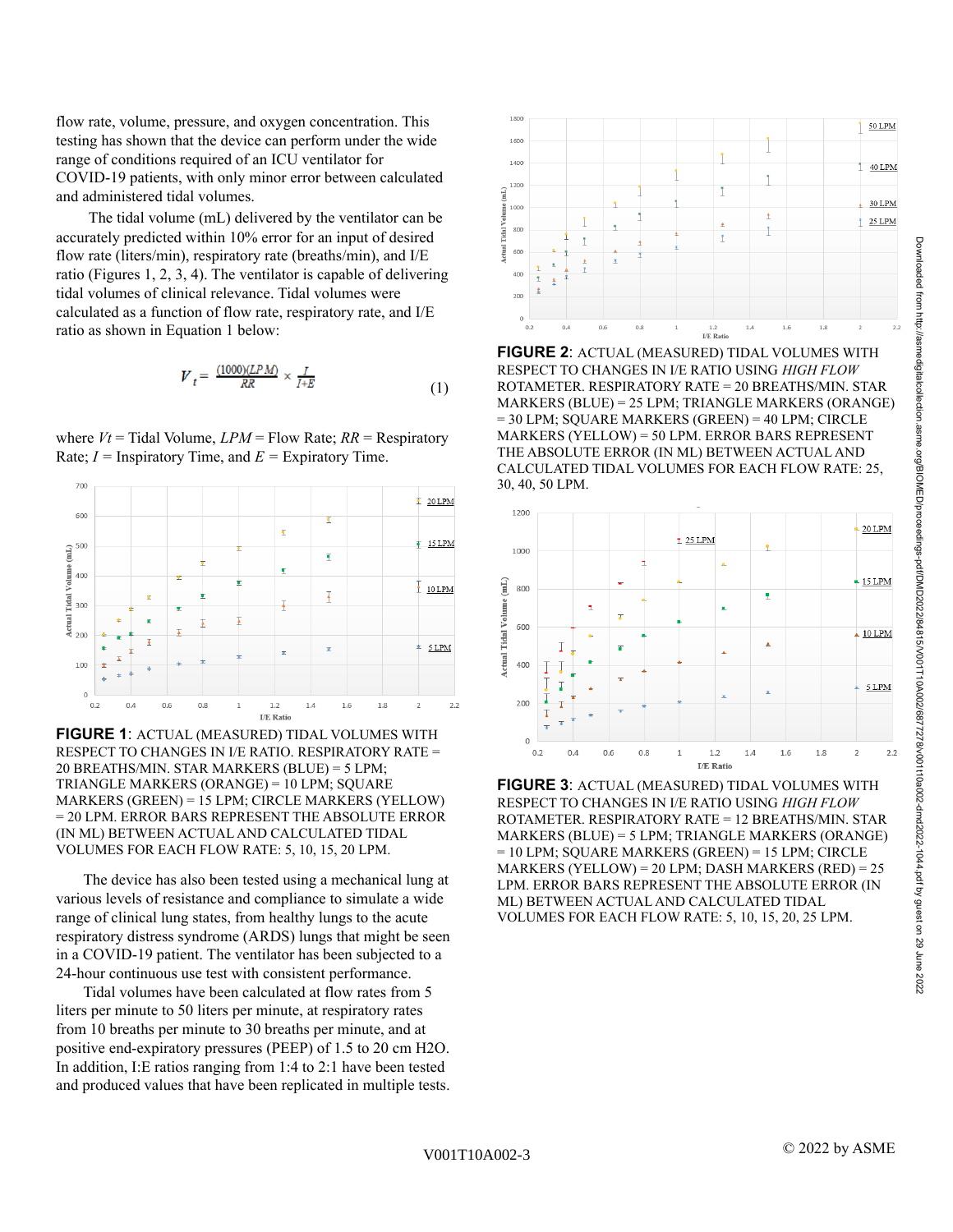

**FIGURE 4**: ACTUAL (MEASURED) TIDAL VOLUMES WITH RESPECT TO CHANGES IN I/E RATIO USING *HIGH FLOW* ROTAMETER. RESPIRATORY RATE = 30 BREATHS/MIN. STAR MARKERS (BLUE) = 5 LPM; TRIANGLE MARKERS (ORANGE) = 10 LPM; SQUARE MARKERS (GREEN) = 15 LPM; CIRCLE MARKERS (YELLOW) = 20 LPM; DASH MARKERS (RED) = 25 LPM. ERROR BARS REPRESENT THE ABSOLUTE ERROR (IN ML) BETWEEN ACTUAL AND CALCULATED TIDAL VOLUMES FOR EACH FLOW RATE: 5, 10, 15, 20, 25 LPM.

# **3.1 Technical Specifications**

| <b>Parameter</b>                        | <b>Operating Range</b> |
|-----------------------------------------|------------------------|
| Tidal Volume                            | 200 - 1000 mL          |
| I:E Ratio                               | $1:4 - 2:1$            |
| Fraction of inspired O2 (FiO2)          | $0.21 - 1$             |
| <b>Respiratory Rate</b>                 | $10 - 30$ per minute   |
| <b>Inlet Pressure Max</b>               | 500 psi (35 bar)       |
| Peak Inspiratory Pressure (PIP)         | $0 - 30$ cm $H2O$      |
| Positive End Expiratory Pressure (PEEP) | 1.5 - 20 cm H2O        |

**TABLE 1:** OPERATING LIMITS OF VENTILATOR

# **3.2 Competitive Advantage**

| <b>Competitor</b><br><b>Advantages</b>        | Comparison | <b>Third Coast</b><br><b>Ventilator</b><br><b>Advantages</b> |
|-----------------------------------------------|------------|--------------------------------------------------------------|
| Plug-and-play design                          | Stanford   | Storage box optional                                         |
| Stable and reliable<br>electrical connections | OpVent     | No custom PCB<br>required                                    |
| Bag valve masks are<br>easy to obtain         | MIT E-Vent | No moving parts                                              |
| Minimal number of<br>components               |            | More predictable<br>operating pressures                      |
| Breathing assist                              | GlasVent   | Custom I: E ratio                                            |
| Manual fall-back                              |            | FiO <sub>2</sub> modification                                |

**TABLE 2:** COMPETITIVE ANALYSIS BETWEEN THIRD COAST VENTILATOR AND OPVENT (STANFORD UNIVERSITY), E-VENT (MIT), AND GLASVENT (UNIVERSITY OF GLASGOW)

Our design has advantages and drawbacks compared to other pandemic ventilator designs (Table 2). A team at the Massachusetts Institute of Technology (MIT) attempted to address the global ventilator shortage by developing an emergency ventilation system that squeezes a bag valve mask (Ambu bag) with a custom-built automatic actuator [5]. It is relatively inexpensive, and bag valve masks are a common hospital commodity. A team at the University of Glasgow developed a similar bag valve mask actuator called GlasVent, though it also incorporates a manual operation mode as a fail-safe. GlasVent also includes a breathing assist mode for lightly sedated patients [6]. Both of these designs have the key advantage of not requiring a pressurized gas source to operate, but closed-loop pressure monitoring is necessary to actuate bag valve masks of various compliances and capacities.

These systems utilize some existing hospital equipment, but the foundations of these designs are pre-built, custom bag valve mask actuators. Our ventilator, in contrast, has no custom parts and therefore does not add a step to the supply chain. Instead, users acquire off-the-shelf items that can be assembled with an instruction manual. The bill of materials, blueprint, assembly manual, and operation manual for the ventilator are open-source, all of which enhance accessibility.

Our design also differs from Op-Vent, an emergency ventilator developed by a team at Stanford University [7]. While Op-Vent is also a solenoid-based platform, its electronics rely on a printed circuit board and an included microcontroller. This provides electronic stability over a breadboard and jumper